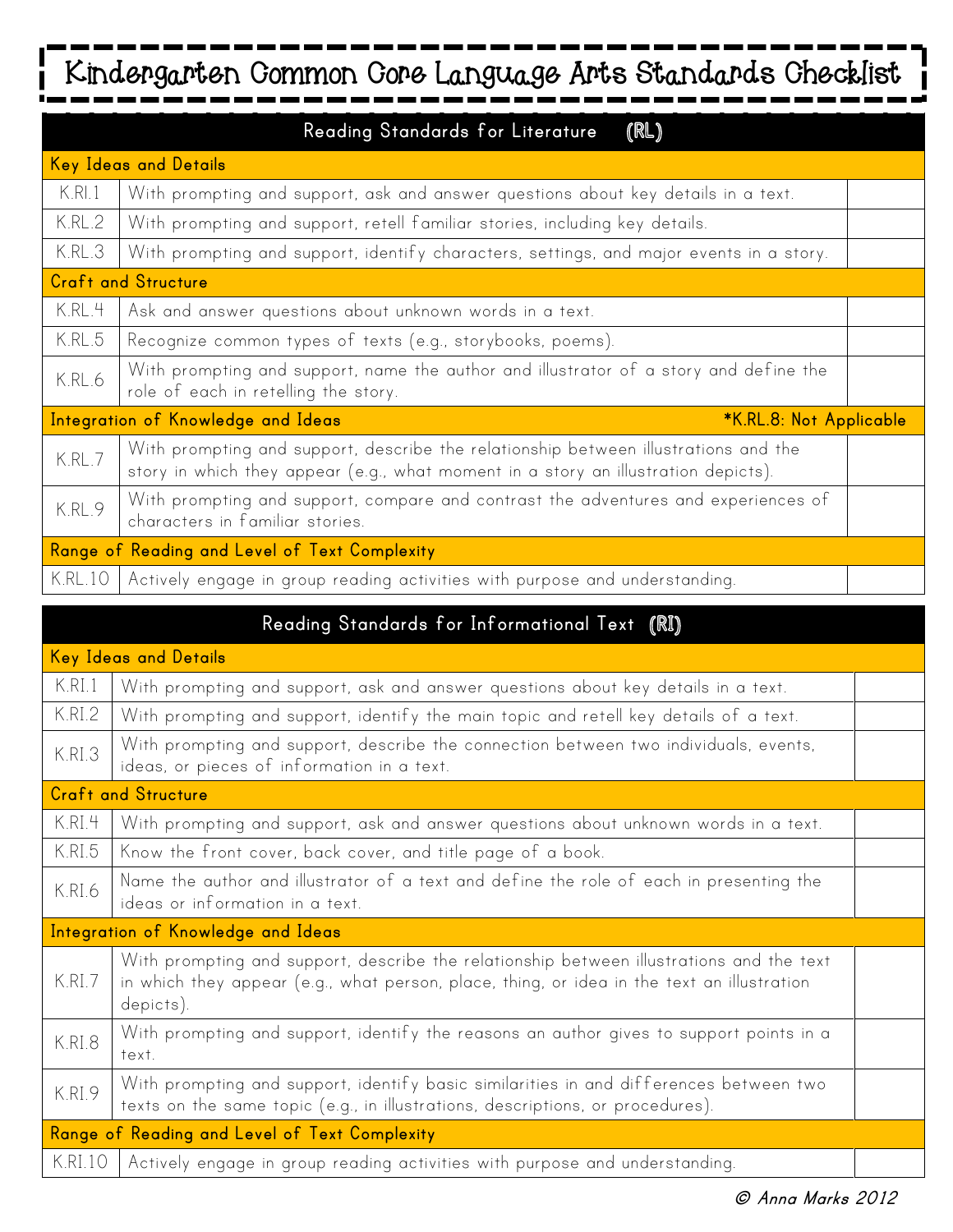|                |  | (RF)<br>Reading Standards: Foundational Skills                                                                                                                                                                 |  |
|----------------|--|----------------------------------------------------------------------------------------------------------------------------------------------------------------------------------------------------------------|--|
| Print Concepts |  |                                                                                                                                                                                                                |  |
| K.RF.1         |  | Demonstrate understanding of the organization and basic features of print.                                                                                                                                     |  |
|                |  | a. Follow words from left to right, top to bottom, and page by page.                                                                                                                                           |  |
|                |  | b. Recognize that spoken words are represented in written language by specific<br>sequences of letters.                                                                                                        |  |
|                |  | c. Understand that words are separated by spaces in print.                                                                                                                                                     |  |
|                |  | d. Recognize and name all upper- and lowercase letters of the alphabet.                                                                                                                                        |  |
|                |  | <b>Phonological Awareness</b>                                                                                                                                                                                  |  |
|                |  | Demonstrate understanding of spoken words, syllables, and sounds (phonemes).                                                                                                                                   |  |
|                |  | a. Recognize and produce rhyming words.                                                                                                                                                                        |  |
|                |  | b. Count, pronounce, blend, and segment syllables in spoken words.                                                                                                                                             |  |
|                |  | c. Blend and segment onsets and rimes of single-syllable spoken words.                                                                                                                                         |  |
| K.RF.2         |  | d. Isolate and pronounce the initial, medial vowels, and final sounds (phonemes) in<br>three-phoneme (consonant-vowel-consonant, or CVC) words. *(This does not<br>include CVCs ending with /l/, /r/, or /x/.) |  |
|                |  | e. Add or substitute individual sounds (phonemes) in simple, one-syllable words to<br>make new words.                                                                                                          |  |
|                |  | Phonics and Word Recognition                                                                                                                                                                                   |  |
|                |  | Know and apply grade-level phonics and word analysis skills in decoding words.                                                                                                                                 |  |
| K.RF.3         |  | a. Demonstrate basic knowledge of one-to-one letter-sound correspondences by<br>producing the primary or many of the most frequent sound for each consonant.                                                   |  |
|                |  | b. Associate the long and short sounds with common spellings (graphemes) for the<br>five major vowels.                                                                                                         |  |
|                |  | c. Read common high-frequency words by sight (e.g., the, of, to, you, she, my, is, are,<br>do, does).                                                                                                          |  |
|                |  | d. Distinguish between similarly spelled words by identifying the sounds of the letters<br>that differ.                                                                                                        |  |
| Fluency        |  |                                                                                                                                                                                                                |  |
| K.RF.4         |  | Read emergent-reader texts with purpose and understanding.                                                                                                                                                     |  |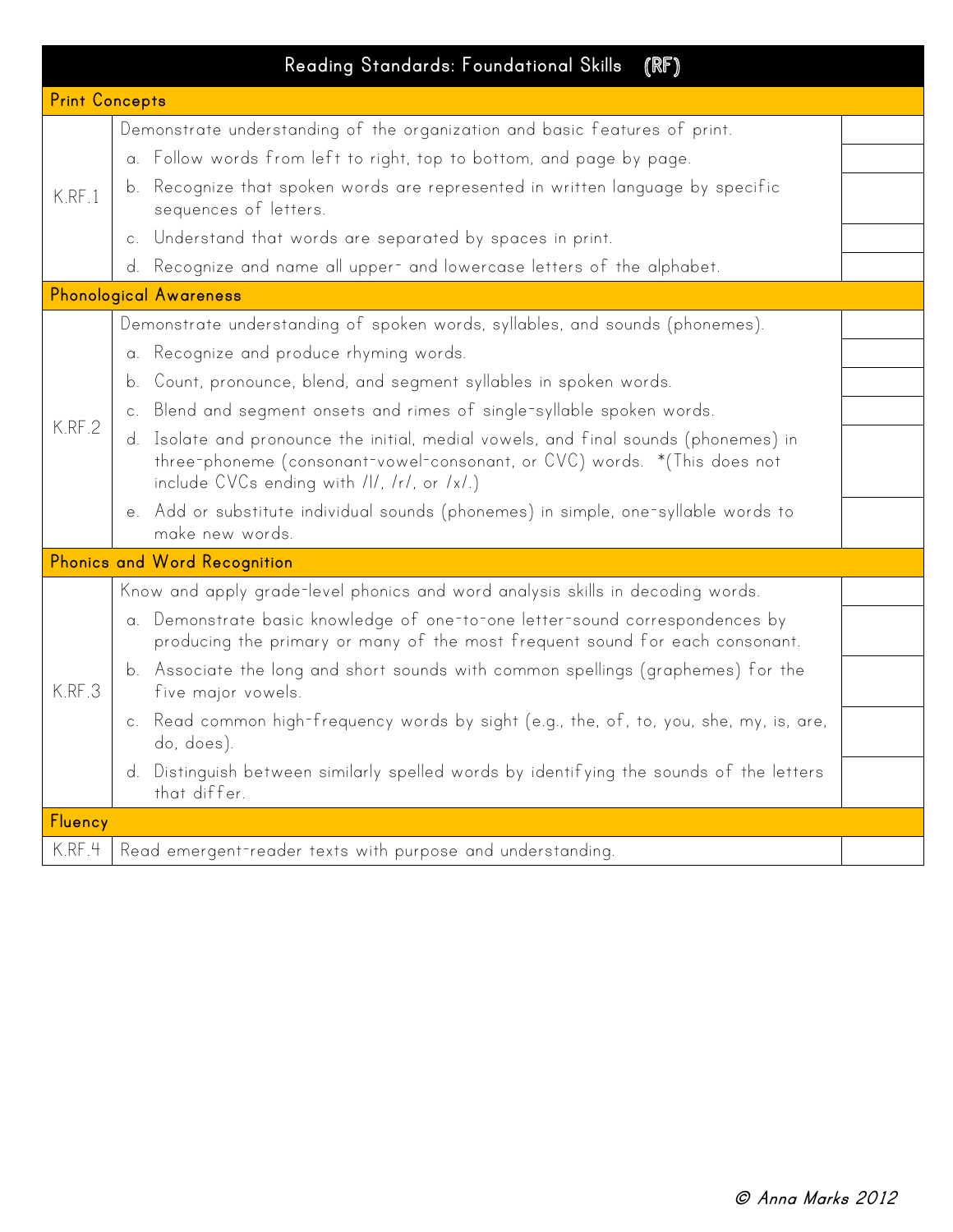|                                                                   | Writing Standards (W)                                                                                                                                                                                                                                             |  |  |
|-------------------------------------------------------------------|-------------------------------------------------------------------------------------------------------------------------------------------------------------------------------------------------------------------------------------------------------------------|--|--|
| <b>Text types and Purposes</b>                                    |                                                                                                                                                                                                                                                                   |  |  |
| K.W.1                                                             | Use a combination of drawing, dictating, and writing to compose opinion pieces in which<br>they tell a reader the topic or the name of the book they are writing about and state an<br>opinion or preference about the topic or book (e.g., My favorite book is). |  |  |
| K.W.2                                                             | Use a combination of drawing, dictating, and writing to compose<br>informative/explanatory texts in which they name what they are writing about and<br>supply some information about the topic.                                                                   |  |  |
| K.W.3                                                             | Use a combination of drawing, dictating, and writing to narrate a single event or several<br>loosely linked events, tell about the events in the order in which they occurred, and<br>provide a reaction to what happened.                                        |  |  |
| Production and Distribution of Writing<br>*K.W.4: Not Applicable  |                                                                                                                                                                                                                                                                   |  |  |
| K.W.5                                                             | With guidance and support from adults, respond to questions and suggestions from<br>peers and add details to strengthen writing as needed.                                                                                                                        |  |  |
| K.W.6                                                             | With quidance and support from adults, use a variety of digital tools to produce and<br>publish writing, including in collaboration with peers.                                                                                                                   |  |  |
| Research to Build and Present Knowledge<br>*K.W.9: Not Applicable |                                                                                                                                                                                                                                                                   |  |  |
| K.W.7                                                             | Participate in shared research and writing projects (e.g. explore a number of books by a<br>favorite author and express opinions about them.)                                                                                                                     |  |  |
| K.W.8                                                             | With guidance and support form adults, recall information from experiences or gather<br>information from provided sources to answer a question.                                                                                                                   |  |  |
| <b>Range of Writing</b><br>*K.W.10: Not Applicable                |                                                                                                                                                                                                                                                                   |  |  |

|        | Speaking and Listening Standards (SL)                                                                                                                                                                                    |  |  |  |
|--------|--------------------------------------------------------------------------------------------------------------------------------------------------------------------------------------------------------------------------|--|--|--|
|        | Comprehension and Collaboration                                                                                                                                                                                          |  |  |  |
|        | Participate in collaborative conversations with diverse partners about kindergarten<br>topics and texts with peers and adults in small and larger groups.                                                                |  |  |  |
| K.SL.1 | a. Follow agreed-upon rules for discussions (e.g. listening to others and taking turns<br>speaking about the topics and texts under discussion.)                                                                         |  |  |  |
|        | b. Continue a conversation through multiple exchanges.                                                                                                                                                                   |  |  |  |
| K.SL.2 | Confirm understanding of a text read aloud or information presented orally or through<br>other media by asking and answering questions about key details and requesting<br>clarification if something is not understood. |  |  |  |
| K.SL.3 | Ask and answer questions in order to seek help, get information, or clarify something<br>that is not understood.                                                                                                         |  |  |  |
|        | Presentation of Knowledge and Ideas                                                                                                                                                                                      |  |  |  |
| K.SL.4 | Describe familiar people, places, things, and events and, with prompting and support,<br>provide additional detail.                                                                                                      |  |  |  |
| K.SL.5 | Add drawings or other visual displays to descriptions as desired to provide additional<br>detail.                                                                                                                        |  |  |  |
| K.SL.6 | Speak audibly and express thoughts, feelings, and ideas clearly.                                                                                                                                                         |  |  |  |